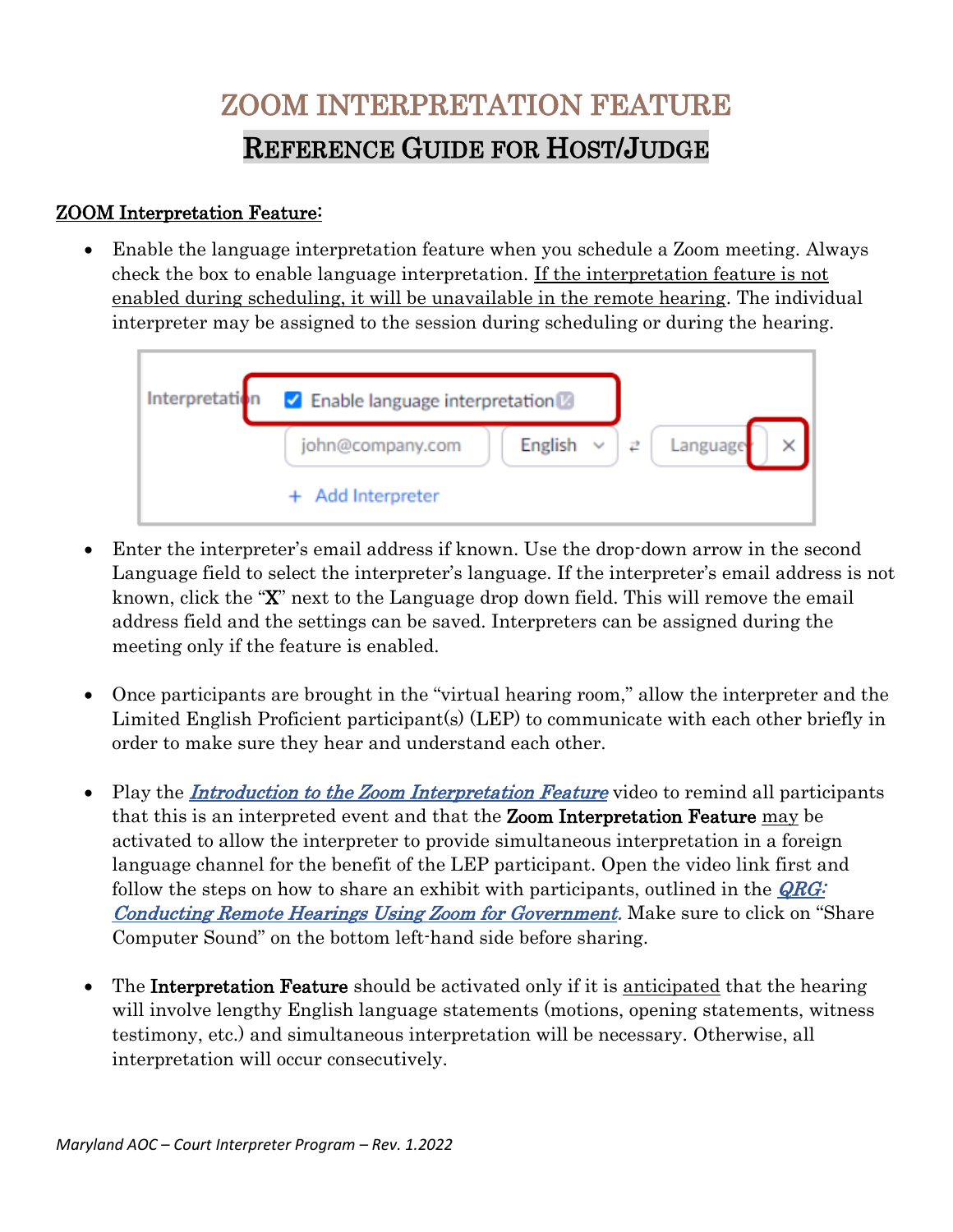- The Interpretation Feature should not be activated at all if the hearing will consist of questions to the LEP participant and their answers. The interpreter and LEP participant will remain in the main session and the interpreter will interpret in the consecutive mode.
- Explain to all participants that once the **Interpretation Feature** is activated, they must select the English language channel and click on "Mute Original Audio." The Original Audio refers to the audio from the LEP in the foreign language channel. Do not stay in "Off."
- Remember to allow the interpreter to explain the **Interpretation Feature** to the LEP participant BEFORE it is activated.
- Ask the interpreter to identify themselves for the record and administer the oath to the interpreter first, in accordance with Rule 1-333.

# Interpreter Oath:

"Do you swear or affirm to interpret accurately, completely, and impartially and to refrain from knowingly disclosing confidential or privileged information obtained while serving in this proceeding?"

## Activating the Interpretation Feature:

- If the hearing involves lengthy English language monologues and discussions, such as motions, opening statements, or closing arguments, the interpreter will seek your permission to activate the Interpretation Feature and tell the LEP to switch to the foreign language channel once it's activated.
- Activate the Interpretation Feature by clicking on the globe icon at the bottom of your Zoom screen. Assign interpreters in the pop-up window and click "Start." Then multiple language channels will be available.



- Once you activate the Interpretation Feature, select the English channel and "Mute" Original Audio" and ask all English-speaking participants to do the same before proceeding further. Do not stay in "Off."
- The LEP participant and the interpreter will switch to the foreign language channel.
- Remember that the Interpretation Feature is for simultaneous interpretation only. If the hearing involves questions to the LEP participant and their answers, the interpreter and LEP participant can both switch to the **English channel** for consecutive interpretation, or you can deactivate the Interpretation Feature entirely by clicking on the globe icon,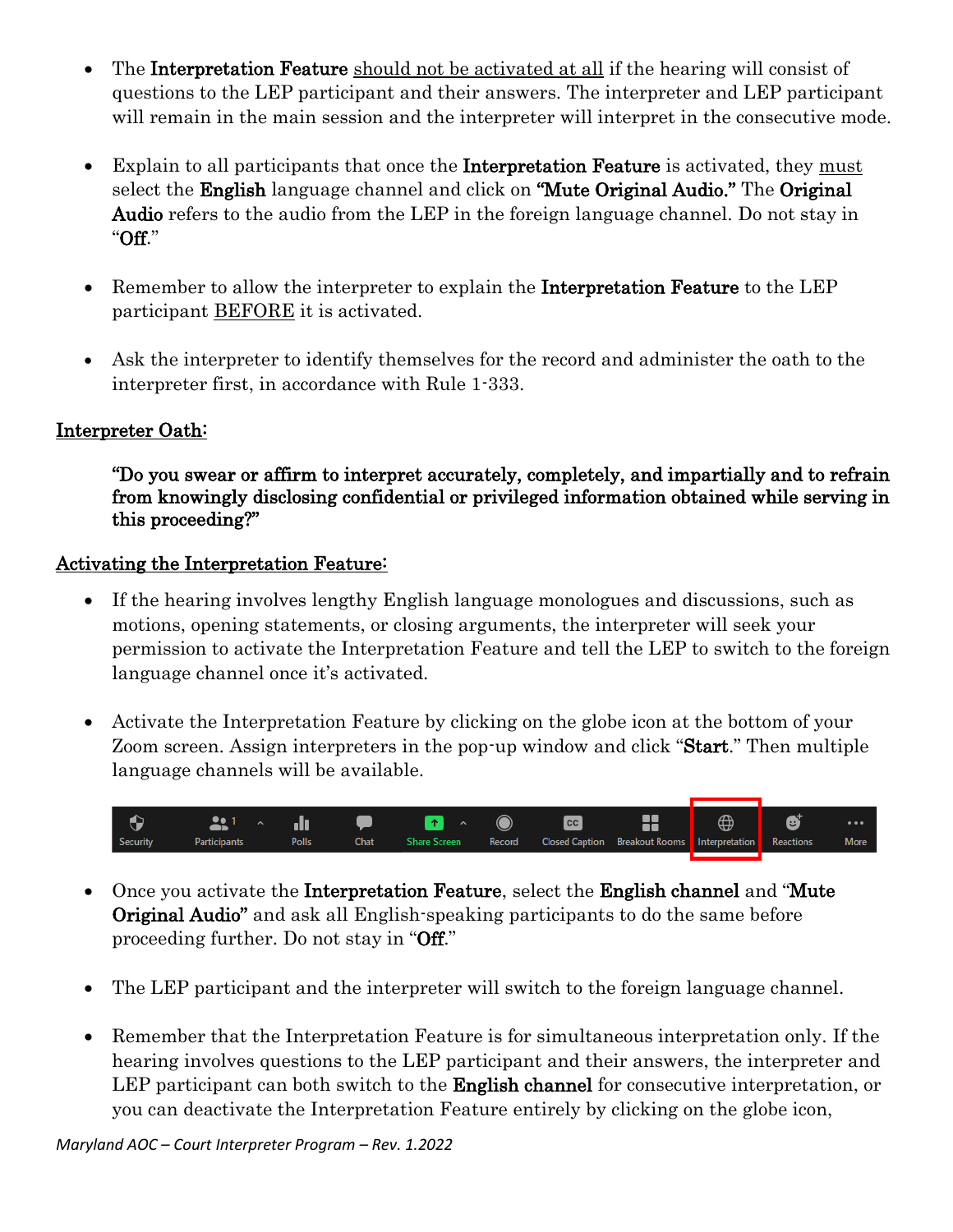Manage Language Interpretation, and then End in the pop-up dialogue box. Please see the screenshot below.



• Breakout Rooms: The Language Interpretation Feature is not available in the breakout rooms. The interpreter can only interpret in the consecutive mode. The interpreter should never be placed with the LEP participant alone in a break-out room.

## Team Interpreting:

- If two interpreters are assigned to work as a team, the same protocol for onsite team interpreting applies. However, the host should be aware of the following:
	- $\circ$  Once the language channels are activated, interpreters will not be able to hear each other even when they are assigned as interpreters in the same language channel.
	- o Interpreters are trained to have an alternative way to communicate with each other outside of Zoom. They will switch every 30 minutes or at a time interval comfortable for them.
	- o The active interpreter (the one interpreting) will have their video and microphone on, and the passive interpreter will have their video and microphone off.

# Multiple Languages:

- If there are multiple languages (for example, language A and language B), there may be one or two interpreters assigned per language channel depending on the length of the hearing. Remember that interpretation channels should be enabled only if simultaneous interpretation is anticipated.
	- $\circ$  When an LEP witness who requires an interpreter in language A is called to testify, disable language A channel by unassigning the interpreter(s) of language A. Click on the globe icon and choose "**Manage Language Interpretation**." Click the "X" by the interpreters' names and then click Update. This will allow the interpreter(s) of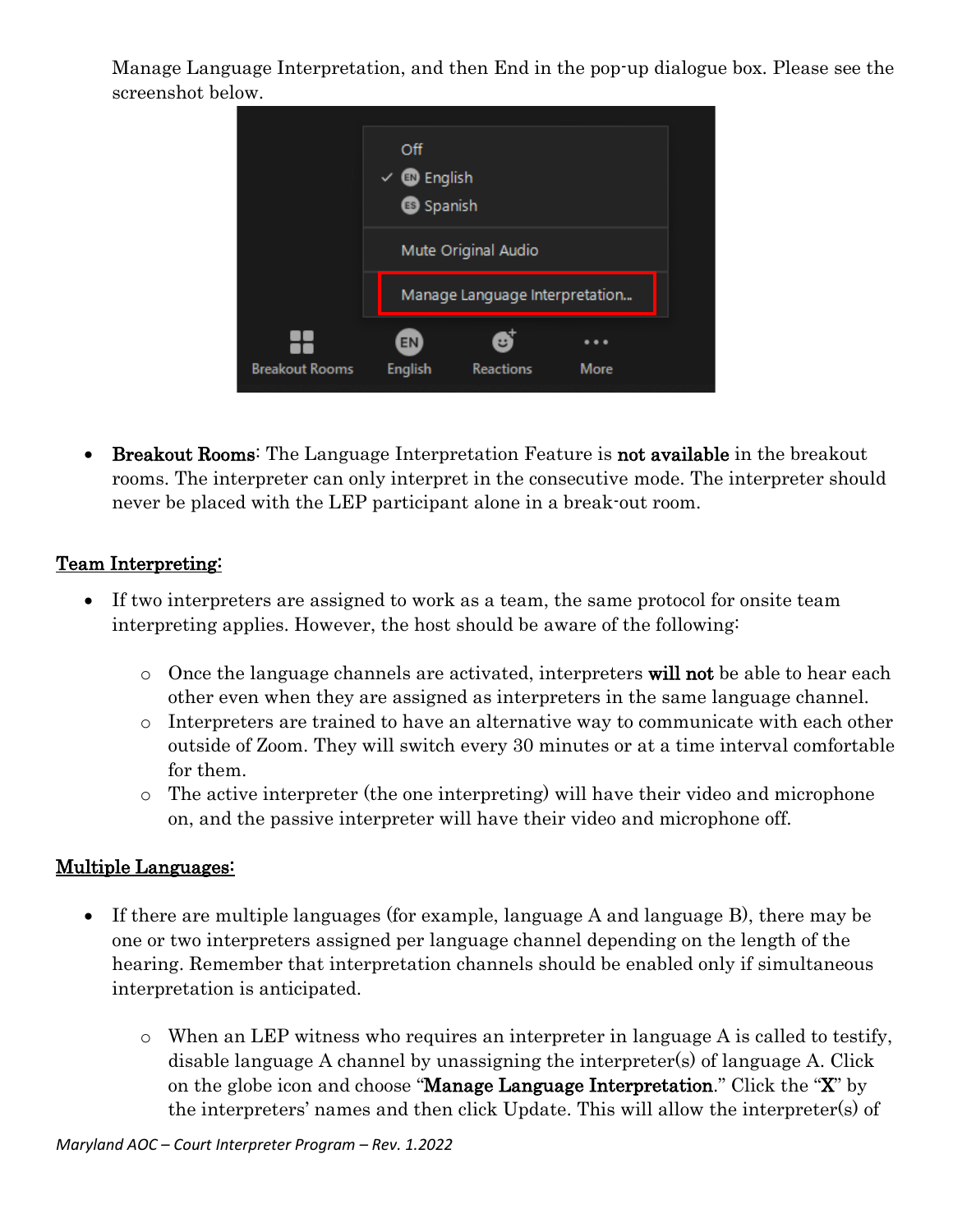language B to hear the interpreter(s) of language A and provide simultaneous interpretation while remaining in their language channel.

- o Do not ask the interpreter(s) and the LEP from Language A channel to switch to the English Channel for consecutive interpretation without disabling Language A channel first. Interpreter(s) from Language B channel will not be able to hear them.
- o After the testimony concludes, enable language A channel again by reassigning the interpreter(s) of language A so that they can resume simultaneous interpretation.

## Relay Interpretation:

- Relay interpretation happens when it takes multiple steps for a language to be interpreted into English. For example, interpreters for the Mam language can only interpret Mam into Spanish. Therefore, a Spanish interpreter is also needed. In this situation, please note:
	- o Consecutive interpretation is recommended to ensure accuracy.
	- o Do not activate the interpretation feature. For example, the LEP, the Mam interpreter, and Spanish interpreter will all speak in the main session.

## Troubleshooting:

- Important: The Interpretation Feature is not available when the participant is dialing in, using a Chromebook, or participating via a web browser instead of the Zoom app.
- If the LEP or interpreter lose internet connection, they can rejoin the hearing by calling the phone number provided in the ZOOM invite. The Interpretation Feature is not available to participants if they dial-in, therefore, the interpreter can only interpret in the consecutive mode.
- If the LEP participant cannot connect to the foreign language channel, you should instruct them to remain in the English channel or disable the Interpretation Feature entirely and proceed with the hearing without it. The interpreter will interpret in the consecutive mode.

#### Polycom and Zoom hybrid hearings: please refer to the next section on the next page.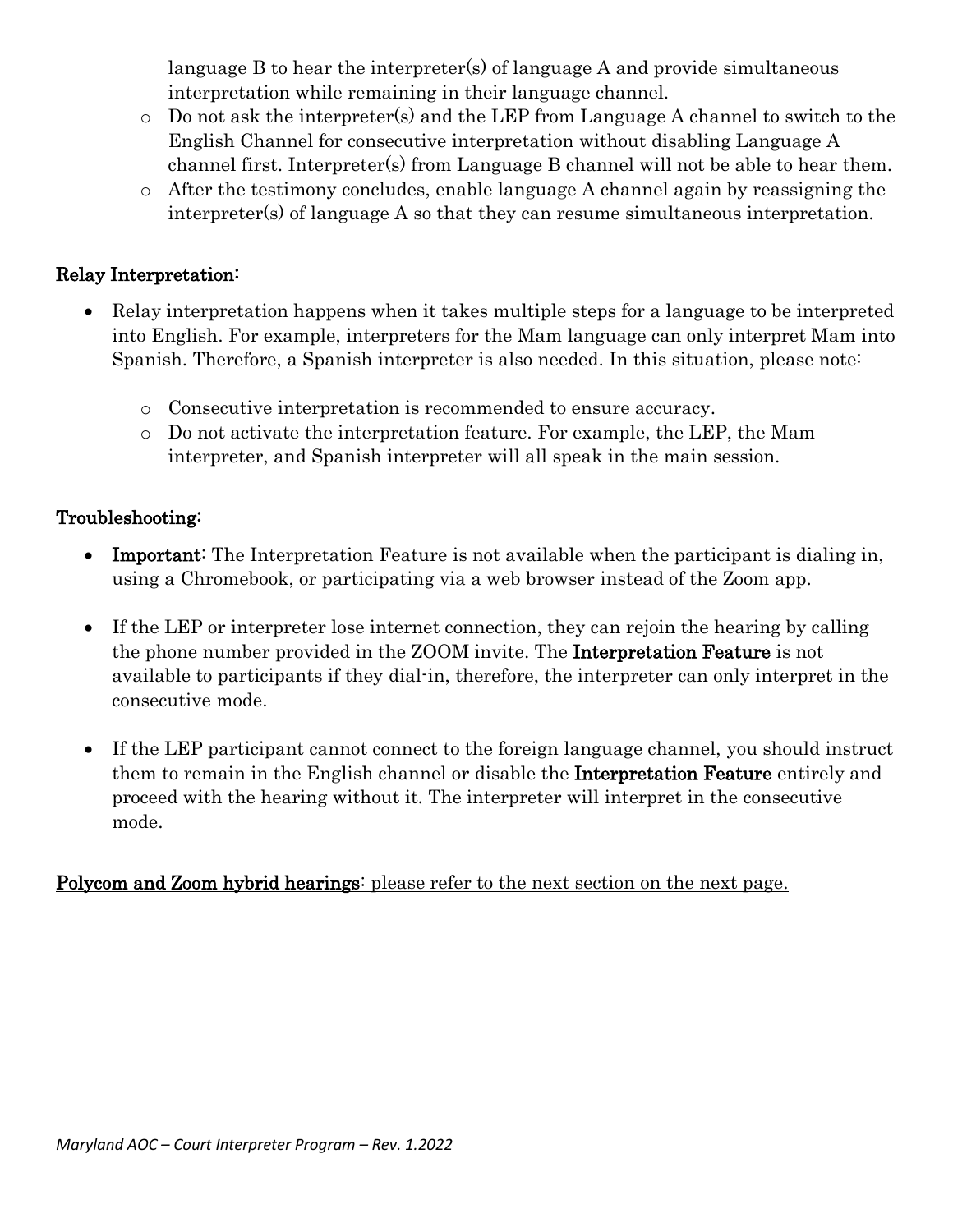#### Polycom/Zoom Hybrid Hearings:

- Start the meeting 10 minutes prior to the Zoom hearing.
	- o If you are hosting in the courtroom, you must join the Zoom meeting with no audio.
	- o If you already joined the Zoom meeting with audio, select the up arrow next to the microphone icon on your Zoom screen and select "Leave Computer Audio."



• Turn on or wake up the Polycom video system and call into the Zoom meeting using the IP address, meeting ID, and password from the meeting invitation.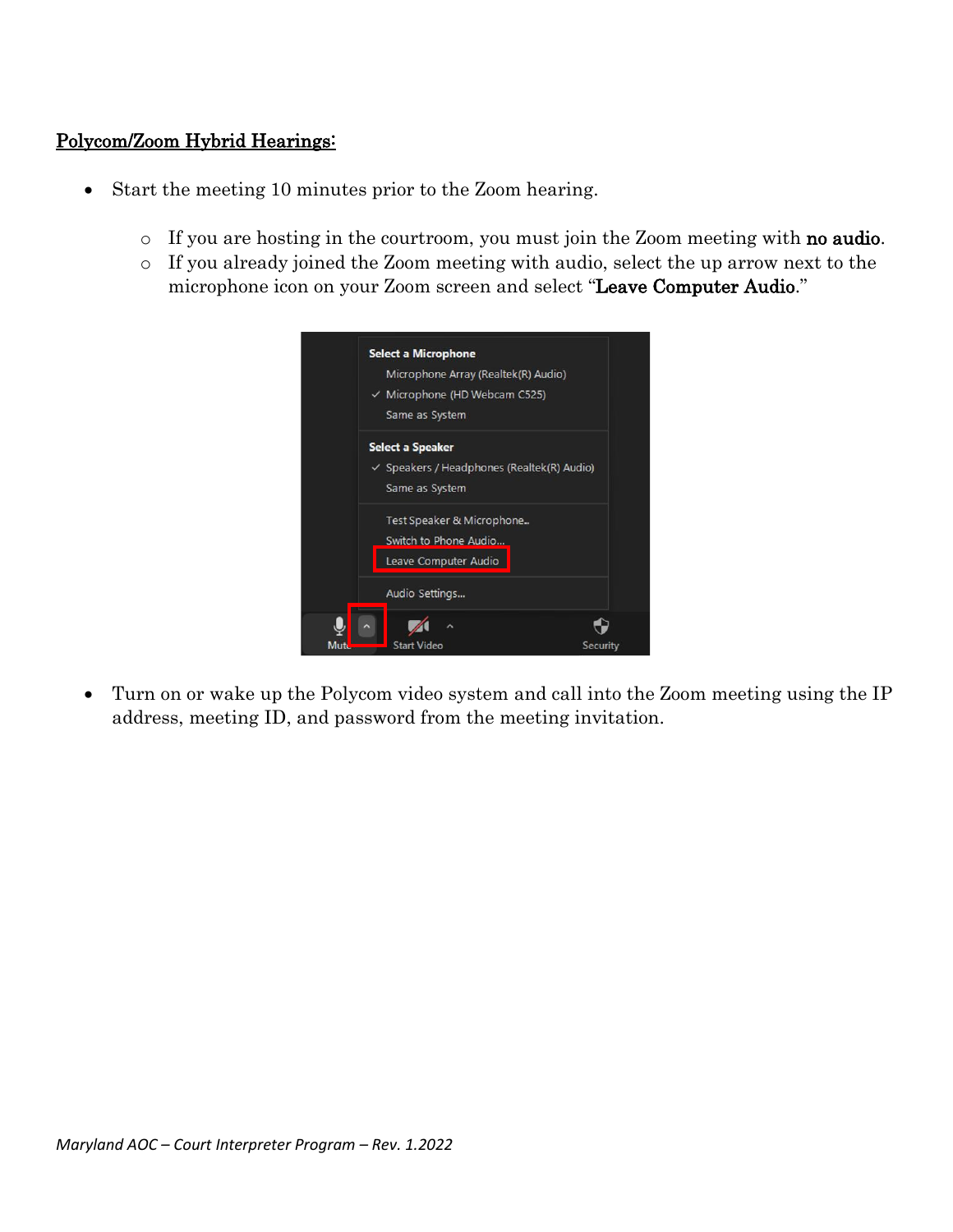• Join the Zoom meeting from one iPad or both iPads on the plaintiff's and defendant's tables based on who needs an interpreter. Follow the instructions below:



- o Open the Zoom application on the iPad and select the "Join a Meeting" button.
- o Enter the meeting ID and name. Select "Join."



o Enter the meeting password and select continue. The iPad will be in the Zoom waiting room until it is allowed into the meeting.

| Please enter your meeting passcode |          |
|------------------------------------|----------|
| Cancel                             | Continue |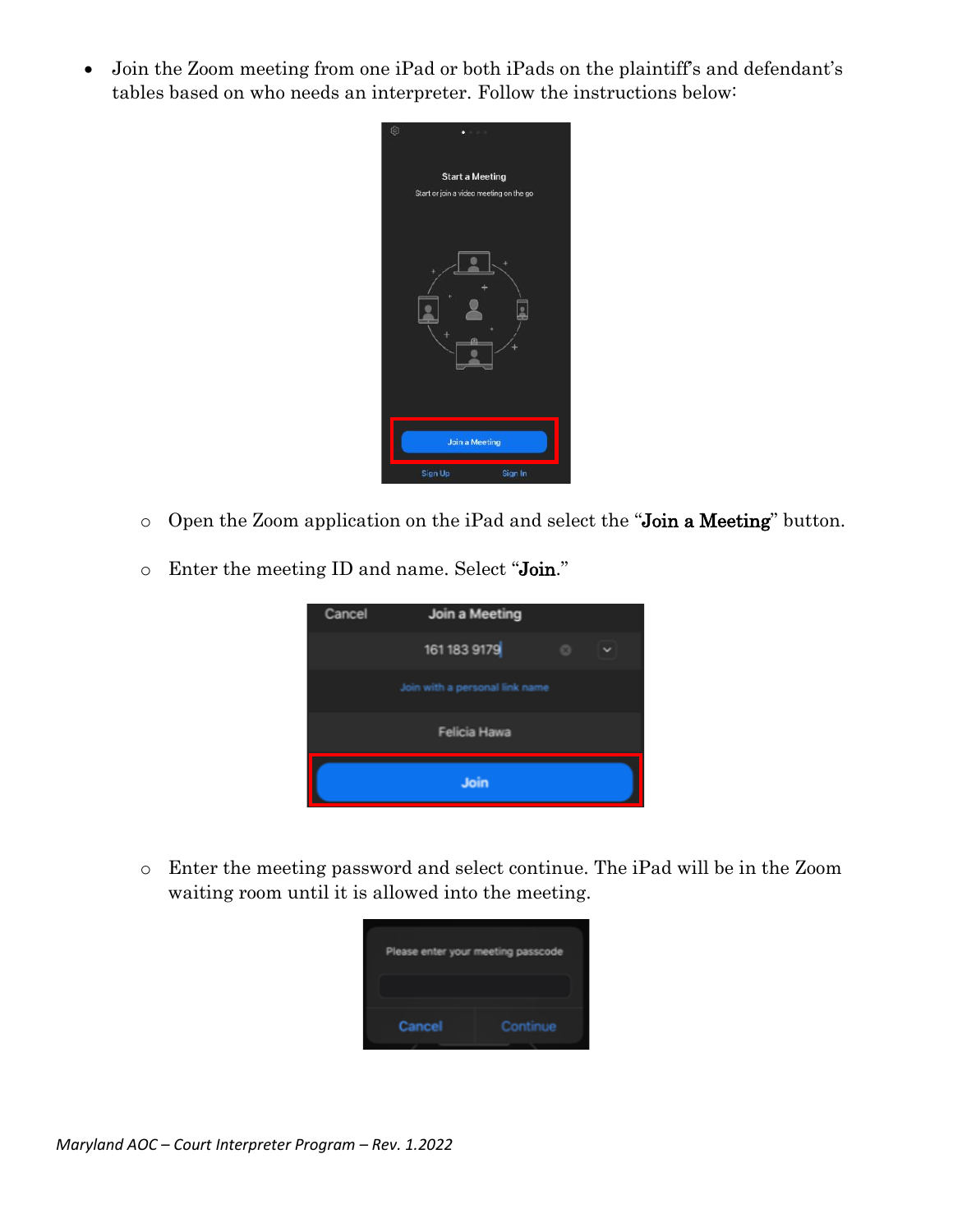- Once the interpreter has joined the Zoom meeting and the interpretation feature (i.e., simultaneous interpretation) is needed, activate the interpretation feature in Zoom and change the interpretation channel on the Polycom to English using the steps below:
	- o Bring up the Polycom keypad by selecting "#" on the remote. If you are using a Polycom G7500, select the down arrow on the remote and select "More." Then select "Touch Tones" as seen below.



#### (Touch Tones)

o With the keyboard visible on the Polycom, select "8" for Language Interpretation.



o On the keyboard, enter the required keys to select English, press "0" to mute the original channel audio and select "\*" to close the menu page.